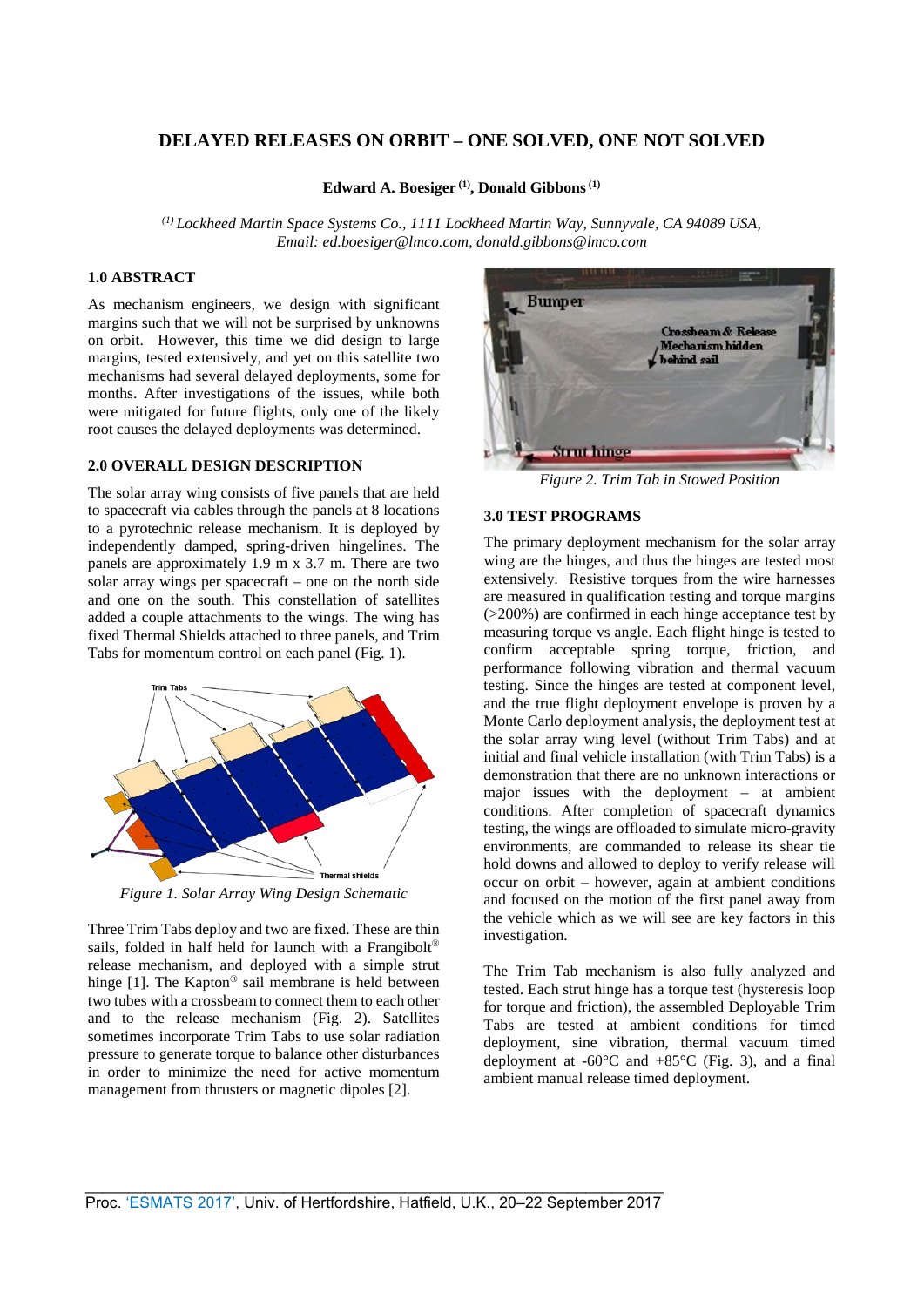

*Figure 3. Trim Tab Thermal Vacuum Deployment*

Once the Trim Tab is mounted on the solar array wing, there is an ambient first motion demonstration, and then on the vehicle a full deployment after the vehicle acoustic test. These deployments are not as insightful as gravity is assisting deployment on one wing and retarding deployment on the other. Post vehicle acoustic test there is yet another timed deployment of the Trim Tab offloaded with the hingeline vertical in the Thermal Vacuum Deployment fixture.

#### **4.0 TRIM TAB DEPLOYMENT**

The Trim Tabs were envisioned to be a simple deployment – a single release device to set in motion the strut hinges for a 180° motion of the sail. There is little internal friction in the hinge as they are flexures, no harness resistance and only the bending resistance of the membrane, a kickoff spring to ensure first motion, and a resulting torque margin of greater than 1600% (16X worst case resistance). What could possibly go wrong?

## **4.1 Flight Observations & Initial Fix**

On Flight 1, after the wings were deployed and the commands were given to release the Trim Tabs. Nothing. Indications from inertial measurement unit did not occur or were not detectable and over the next several days the expected change in momentum build up did not happen. All the Trim Tabs did deploy, one by one, from 10 days to 298 days from the commanded release. Flight 2 was in final configuration for launch and the same design flew with the same result of deployments from right away to more than 200 days.

The Trim Tab release assembly is shown in Fig. 4, where the sail deploys "into" the page. The notched bolt of the Frangibolt® breaks, allowing the bracket that is attached to the sail crossbeam to slide off and deploy. The kickoff spring initially aids that motion.



*Figure 4. Trim Tab Release Mechanism*

In studying the high speed video of the Trim Tab tests, it was noticed that the initial motion of the outboard sail is actually "up" and "right" as well as "into" the page as looking at Fig. 4. This is due to the strut hinges being preloaded slightly in the "down" direction and the Frangibolt® fastener providing energy from fracturing in the "right" direction. The strut hinges when stowed are compliant and provide little resistance to this motion. With that motion, the bracket could conceivably strike one of the fasteners holding the kickoff spring (for instance, the 'top' one of Fig. 5).



*Figure 5. Trim Tab Flight 1 Kickoff Spring*

The shock of the bolt fracture to release imparts energy into the bracket and crossbeam. There is little to no force to generate friction between the crossbeam bracket and the Frangibolt<sup>®</sup> bracket, and the bumpers (Fig. 2) mitigate any sticking of the sail to the panel. So the requirement for the kickoff spring force is little to none. Thus, the design was changed to remove the possible bolt that could cause interference by taking out half of the kickoff spring (Fig. 6). Problem solved – well, until Flight 3 when once again the Trim Tabs were commanded to deploy and nothing happened.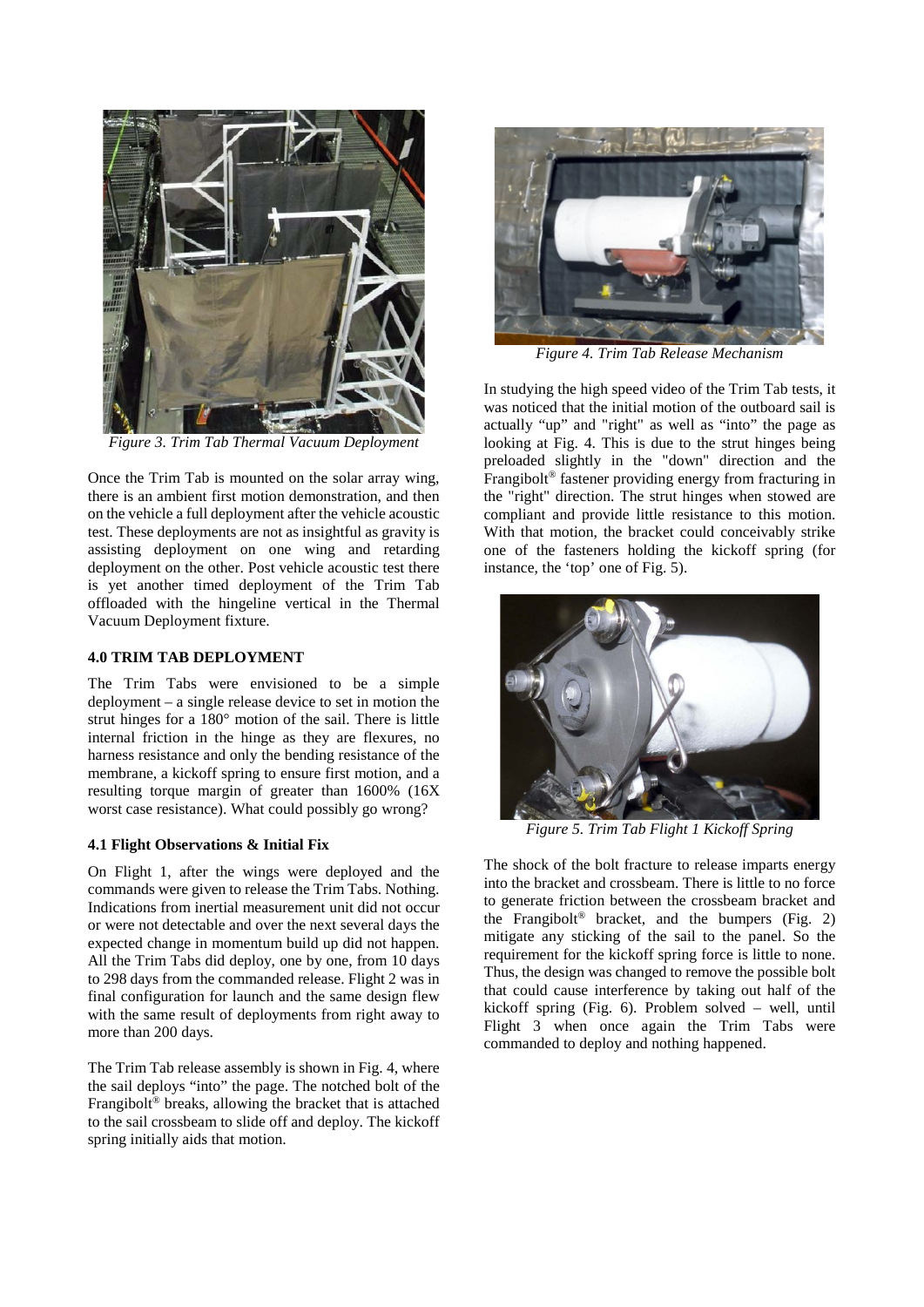

*Figure 6. The "Fixed" Kickoff Spring*

## **4.2 Root Cause Investigation**

There were several observations that needed to be explained.

- The Trim Tabs are delayed, not permanently stuck
- The deployments appear normal once they release
- The Trim Tabs perform as expected once deployed
- The sails must be stuck nearly stowed or there would be nothing to interact with
- The delayed deployment has occurred on all Trim Tabs regardless of the location on the vehicle.
- Temperature does not seem to be a factor

Why were these releases delayed? The team put together 68 possible explanations and investigated if any were likely cause and could fit the observables. All the Trim Tabs eventually deployed, so there was no structural or release mechanism failure. Because this behavior was consistent with all the units it was not related to something unique like a workmanship defect or contamination. Some deployed almost immediately, some months later so deployments are not correlated with a vehicle motion or a season. Some deployed while vehicle was in eclipse, some while in the sun. Temperatures when they deploy are in the mid-range of acceptance testing. It also must be something that happened on 18 of 18 units! A few of the theories are highlighted below.

Frangibolt<sup>®</sup> - The Frangibolt<sup>®</sup> bolt was fractured when commanded as we know it did eventually deploy and the thermal environment after the command was not hot enough to cause it to self actuate. There was only one time the current was applied to the Frangibolt®. The bolt fractured at the notch as designed. Any other anomalous failure modes such as a nut thread failure would not allow the Trim Tab to deploy. Because it was evident that the Frangibolt® system worked as intended this eliminated the release device, both mechanically and electrically, as the cause.

Sail – The sail itself is not taut during launch but rather billows and flaps. This allows almost 10 cm (4 in) of 'sag' by design to accommodate thermal expansion mismatch. The sail does become flat and tight if thermal conditions are right (cold). Could the sail snag onto the solar array panel, and then somehow release later, and do this on every unit? Not likely. By design, the area on the panels adjacent to the trim tabs were left bare.

Misalignment or thermal distortion – Maybe by design the Trim Tab is installed misaligned and requires time, thermal cycling or some other phenomena to release. The Trim Tab qualification unit was deployed in "distorted" configurations to evaluate the sensitivity. The mounting feet of the strut hinge were angled "toe in" and "toe-out", and the mounting surfaces were changed "left high" and "right high". The compliance of the Trim Tab frame is different than many mechanisms. While creating more possibility for interaction with the adjacent structures, it also didn't allow any significant load transfer. As a result, even with the induced distortions, the compliance in the hinges and frame accommodated the deflection. No change in the deployment dynamics was detected during testing with induced distortions.

Electrostatic Charge – The Trim Tab sails are two large surfaces in contact with each other that need to separate. Due to on-orbit radiation and potential for charge buildup, a voltage differential may be created between the Trim Tab sail adjacent surfaces, or the Trim Tab sail and the backside of the solar array panel. If the differential is sufficient in magnitude and duration, an attractive force may result which would prevent Trim Tabs from deploying. Simplified calculations show that a voltage differential between surfaces is possible. While the grounding was sufficient to mitigate primary electrostatic events, there is still some resistance and therefore possible voltage differences. Regardless of theoretical differential, actual charging environments exist very infrequently and charging dissipates within minutes. Although it may be possible to have attractive forces between charged surfaces such as between the sail and panel, the environment is fleeting and charges dissipate immediately such that delayed deployments spanning months are not credible. To further test this theory, an onorbit maneuver was executed to test this hypothesis. The sun was pointed towards the back of the solar array wing, neutralizing any potentially built-up charge. No further Trim Tabs deployed during this maneuver.

Strut Hinge Cold Welding – The strut hinge consists of four laminates of beryllium copper in close contact. If this contact in vacuum and vibration made the materials cold weld temporarily, maybe the deployment would be delayed. While some data exists for copper-copper interaction, none could be found for BeCu. A worst case engineering test was done instead. Strut laminates were cleaned and assembled into a stack using screws to clamp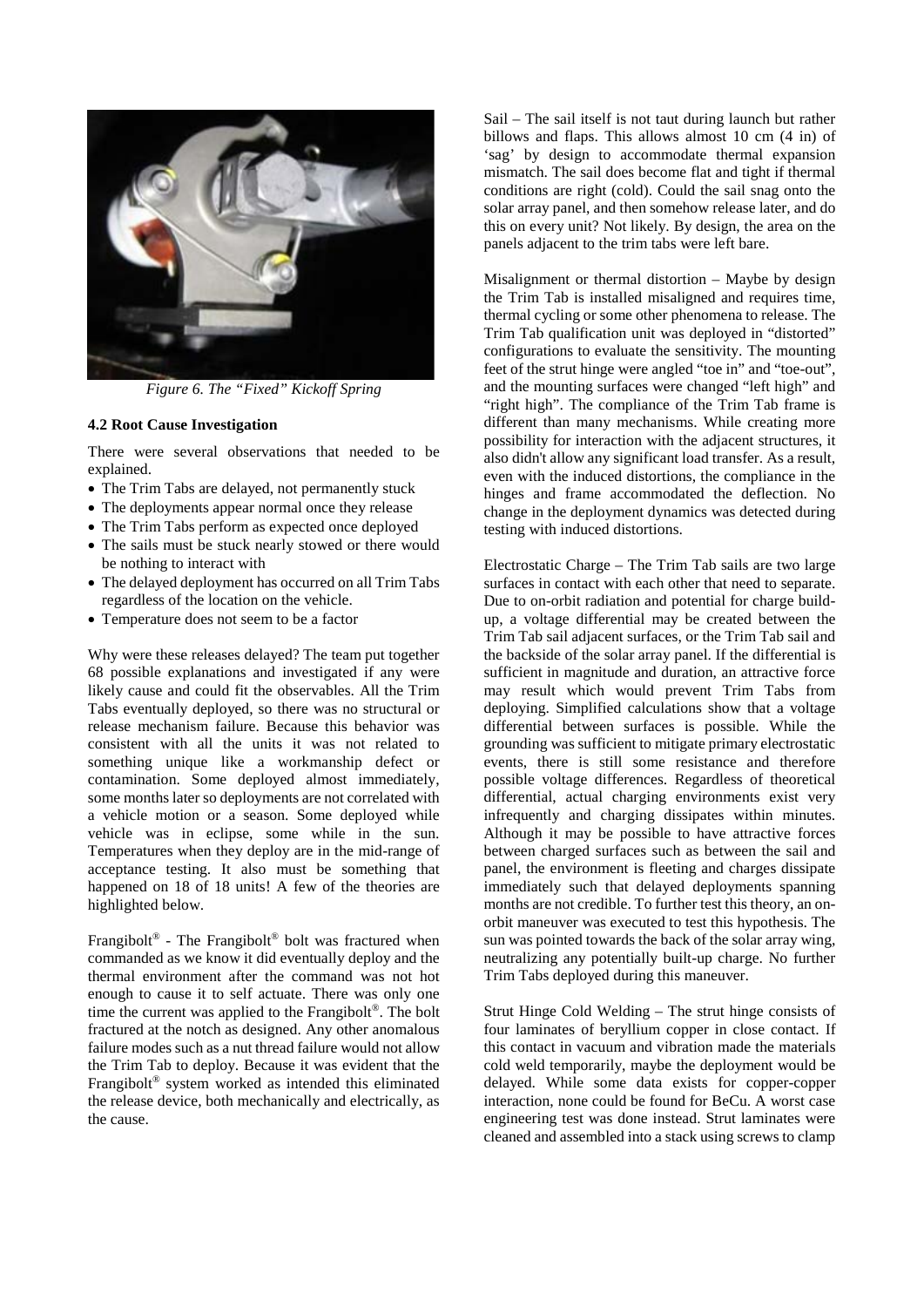the ends as in flight. The laminate assembly was "stowed" and a vice grips were used to apply clamping force to provide a normal force to generate friction and worst-case cold welding (Fig. 7). The laminate assembly was released and the deployment was normal.



*Figure 7. Clamped Strut Hinge Test*

Fractured Frangibolt® Snag – The Frangibolt® bolt fractures and of course leaves a rough surface. The actuator expands 0.75 mm (0.030 in) when activated generating a gap at the fracture to preclude interaction. The bolt fracture releases strain energy that drives the two halves apart, but possibly the motion of the sail is not fast enough and the bracket comes back into contact. Nominal dimensional analysis shows that there is an interference fit of 0.1 mm (0.004 in) between the Trim Tab Frangibolt® bracket and the Frangibolt® so it would seemingly want to come back into contact. Forcibly putting the hardware into this configuration is shown in Fig. 8.



*Figure 8. Possible Bolt Snag*

Calculating the normal force onto the bolt shows that it is not enough to generate a friction force large enough to stall the hinge. One might imagine that a rough surface could contribute to a higher friction coefficient. Even so, using the measured stiffness with that deflection of 0.1 mm (0.004 inch) results in only 5-mN (0.0012-lb) normal force. With a friction coefficient of 1.0, that is still 100 times less than the deploying force at that point from the strut hinges (0.45 N (0.1 lb)).

Bumpers – Silicone rubber bumpers on the frame prevented the sail from moving relative to the solar array panels when the wing is stowed. Blocking between snubbers and the panels would affect the deployment. However, each bumper has a protective layer of Kapton® film to prevent blocking between silicone rubber and the panels.

Snubbers - The Solar Array Panels have some silicone rubber snubbers on the panel that have Kapton® covers that have edges which could possibly snag against the support scrim on the backside of the sail membrane and delay the deployment. While this may be possible for a single issue, it's not plausible to occur on every unit given that the relative position of the snubber and scrim are random.

## **4.3 How Addressed**

No definitive root cause was able to be identified for the delayed deployments of the Trim Tabs. Four theories were deemed still 'open' in the investigation, but were considered essentially non-credible. While these were possible and could warrant more work, this was a case where the system requirements were re-examined and the deployable Trim Tabs became fixed ones without any significant mission impact.

Two lessons can be taken away from this. While not a strict requirement, it is good design practice to always have the deployable move directly away from the release mechanism – not slide off. Sliding does not use any of the release energy to aid the kickoff, and leaves the release vulnerable to snags when the clearances do not immediately increase upon release. In this case we felt forced to do so due to volume constraints. Another good practice that was not a strict requirement was for the kickoff spring to be actively engaged until the deployable was completely clear of all other hardware. A strong kickoff spring with a stroke long enough to push the compliant sail completely away from the release mechanism certainly may have helped in this case. A further lesson is that in the case where the kickoff spring is pushing against a compliant piece, the stroke must be even longer to ensure clearance.

## **5.0 SOLAR ARRAY PANEL DEPLOYMENT**

The rigid solar array panel design including the release and deployment mechanisms is the standard design (with a couple attachments along for the ride) that had been used on more than 30 satellites. What could possibly go wrong?

## **5.1 Flight Observations & Initial Fix**

After the deployment command for the solar array wings on Flight 1, the north solar array wing was producing 80% of the expected current while the south array wing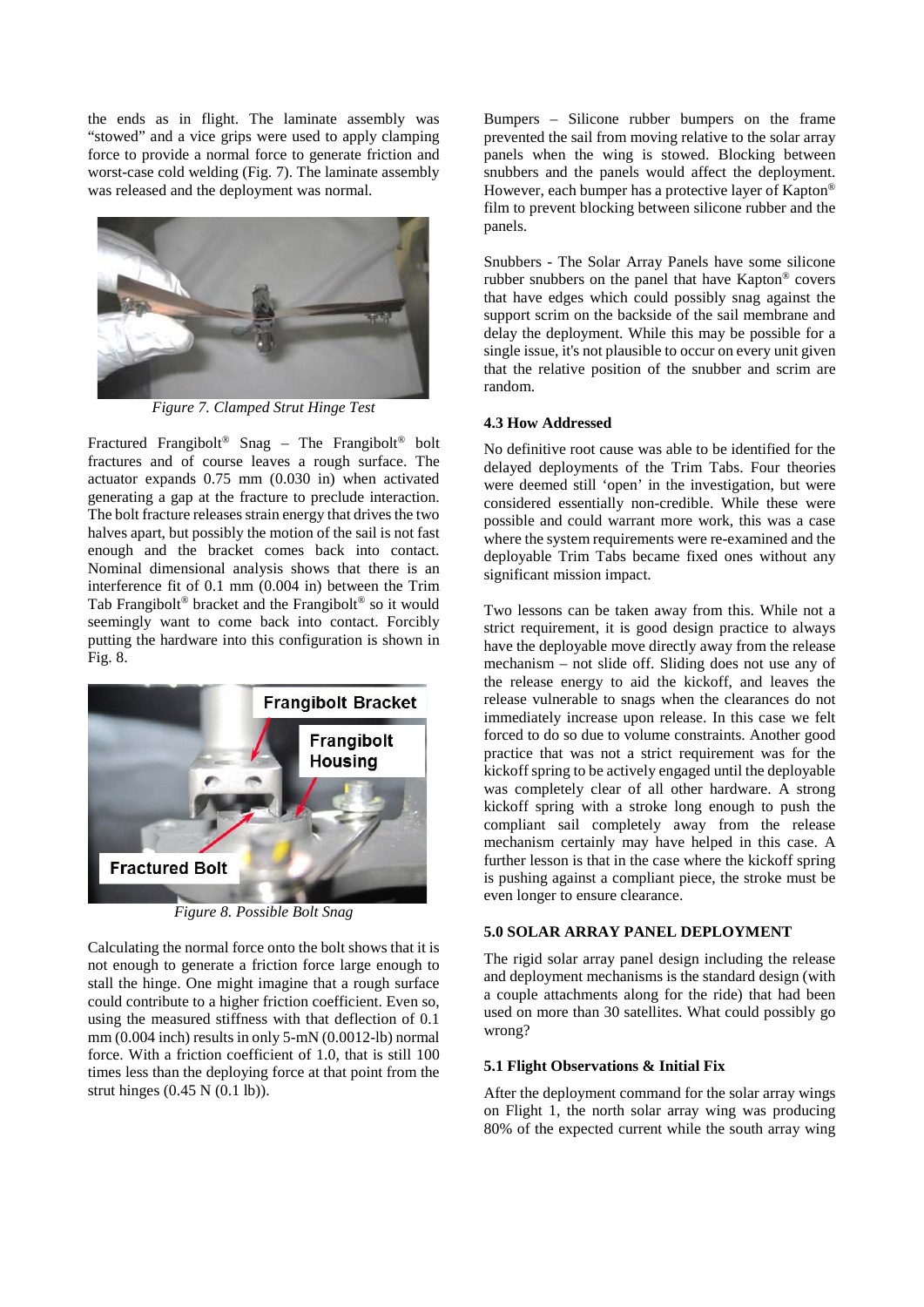was performing normally. The wings were then commanded to slew to such that they were in sync, and while doing so the north wing current increased to the expected nominal value.

An investigation ensued, and it was found in pre-flight photos that ground wire for the Thermal Shield had a larger than expected loop. This loop could snag on one of several items on the back of the solar panel in some temporary fashion such that slewing would cause it to free allowing the final deployment to take place.

Flight 2 solar array deployment was nominal so problem was thought to be solved.

On Flight 3, once again the north wing is producing 80% of the current as the other wing. After initial deployment, the arrays were slewed to be in sync, the final panel motion occurred, and current provided was nominal. Power is of course critical to satellites and a delayed solar array deployment is unacceptable, so another investigation commenced. Another wire snag after so much attention was being paid to ensuring wires were secured seemed highly unlikely. Additionally, we certainly thought that maybe we did not actually know the root cause for the Flight 1 behavior.

#### **5.2 Root Cause Investigation**

There were several observations that needed to be explained.

- The panel is delayed, not permanently stuck
- The deployment appears normal once it releases
- There is no permanent damage perceivable from the ground
- The panel seems to be stuck at a shallow angle  $\langle$  <30 degrees from stowed)
- This has only happened on wings with Trim Tabs and large Thermal Shields
- Cold temperatures at deployment seem to be a factor
- The release seems to be related to a rise in temperature
- It is possibly only on the mid-outboard to outboard panels

That last point was the first item that we examined to determine what exactly was stuck. Given only the data that 80% current was generated, the array could be in several configurations. No position sensors are on the hinges. On orbit vehicle and solar panel temperature data, solar cell string data, as well as inertial clues indicated that the first three panels were deployed nominally. The last two panels could be in any of the three configurations shown in Fig. 9. An analysis was done on the deployment dynamics for each of these configurations if they were to release from that point – only Configuration A, the outboard panel not deployed at all, matched the data.



*Figure 9. Three Possible Wing Configurations*

The team brainstormed 74 possible explanations as to how the last panel could be stuck. None of them provided a credible, likely scenario. It was several weeks later that we thought of the 75<sup>th</sup> theory which is the likely cause. A few of the failed theories are highlighted below.

Hinges – All hinges on the satellites passed the acceptance testing described in Section 3. No hinge deployment non-conformances during qualification and any acceptance test over hundreds of hinges has ever been a stall mode. Non-conforming hinges, either damaged or mis-assembled, have always deployed without stalling. Even hinges that we once intentionally dropped debris into (to simulate what fell from an overhead crane) deployed nominally!

The resistance due to harnesses was re-examined. The initial harness torque testing had certain configurations and torque is calculated (interpolated/extrapolated) from that data. In order to be sure the correct value was being used, the unique configuration of this satellite's harness was tested and proven to be within family.

All theories for hinges were deemed not credible and did not fit several of the key observations.

Snubbers – Silicone rubber snubbers are bonded to solar array panels such that snubbers from adjacent panels can touch when the wing is stowed. Blocking between snubbers on adjacent panels would affect the deployment. However, each snubber has a protective layer of Kapton® film to prevent blocking between silicone rubber cubes. This satellite has more snubbers between mid-outboard to outboard panels than standard configuration (15 snubbers vs typical 6) to protect against parts that could contact during launch.

The snubbers are constructed with the Kapton<sup>®</sup> overhanging the edge of the snubber and the adhesive well back from the edge to prevent contamination of the mating surface. Snubbers are inspected regularly for contamination or damage. North and South array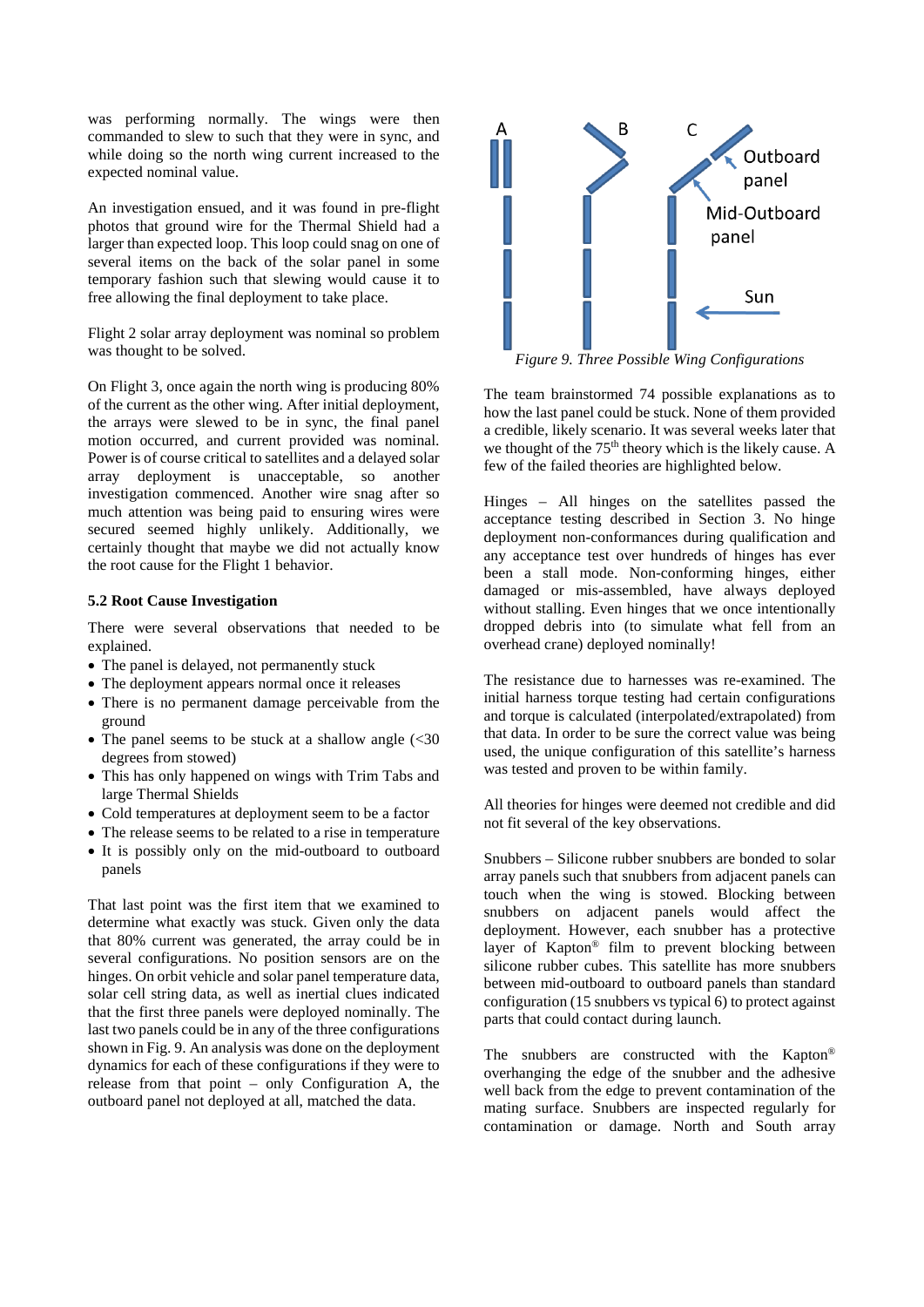snubbers are the same, so difficult to explain why there was no delay with any of the south wings nor a delay on Flight 2. A stuck snubber is likely not to ever release.

Bumper to Bracket – In these types of investigations, the focus is rightfully on items that are different than past successful hardware. In this case, one of those differences is the existence of the Trim Tabs. Multiple Trim Tab theories were deemed non-credible until the bumper to bracket interference was discovered.

In speaking with the responsible engineers, it was realized that the solar array group only felt responsible for the solar panels and their deployment; items added on later like Thermal Shields and Trim Tabs were treated like outside furnished equipment – someone installed them later in the assembly flow and not their problem. One result of this is that the Thermal Shields and Trim Tabs were not in the overall computer solid model nor on the solar array wing assembly drawing. So maybe something we overlooked was interfering.

The Flight 4 north solar array wings was available for inspection. It was examined while deployed, while stowed, and no way to delay deployment was apparent. Then, the deployable Trim Tab from the outboard panel (but without the panel itself so we could see the hardware better) was manually held up against mid-outboard panel to highlight interference locations. These locations were blind when the wing was stowed.

The Trim Tab bumper from the outboard panel lined up the edge of the Trim Tab bracket on the mid-outboard panel (Fig. 10). The bumper is shown in Fig. 2 stowed against the panel. It is a stack of silicone rubber snubber blocks held together with Kapton® tape with a hole such that the sail tube can pass through. These bumpers are not dimensionally measured after the tape was applied; measuring the existing flight hardware still on the ground showed them to average 0.9 mm (0.025) in larger than the drawing requirement.



*Figure 10. Bumper to Bracket Interference Location*

The theory for how these bumpers could cause the delayed deployment and then release is as follows. The Trim Tab crossbeam (Fig. 2) contracts at cold and causes the bumper to conform around the bracket edge that is 1.5-mm (0.060-in) thick. The bumper becomes more rigid at cold, locking around the bracket edge. As the panels warm, the crossbeam expands and the bumper becomes less rigid, and the panel releases.

Due to the very cold temperatures of the crossbeam at the time of commanded deployment (Fig. 11) (note the north wing is colder than the south wing on Flights 1 and 3 due to the season they were launched in and the position on the vehicle), the contraction of the titanium crossbeam is 0.94 mm (0.037 in). The result is a 0.23-mm (0.009-in) interference.



*Figure 11. Crossbeam at -120°C when Trying to Deploy*

Two sets of tests conducted to determine if that amount of interference could actually hold the panel from deploying. One varied the interference at ambient to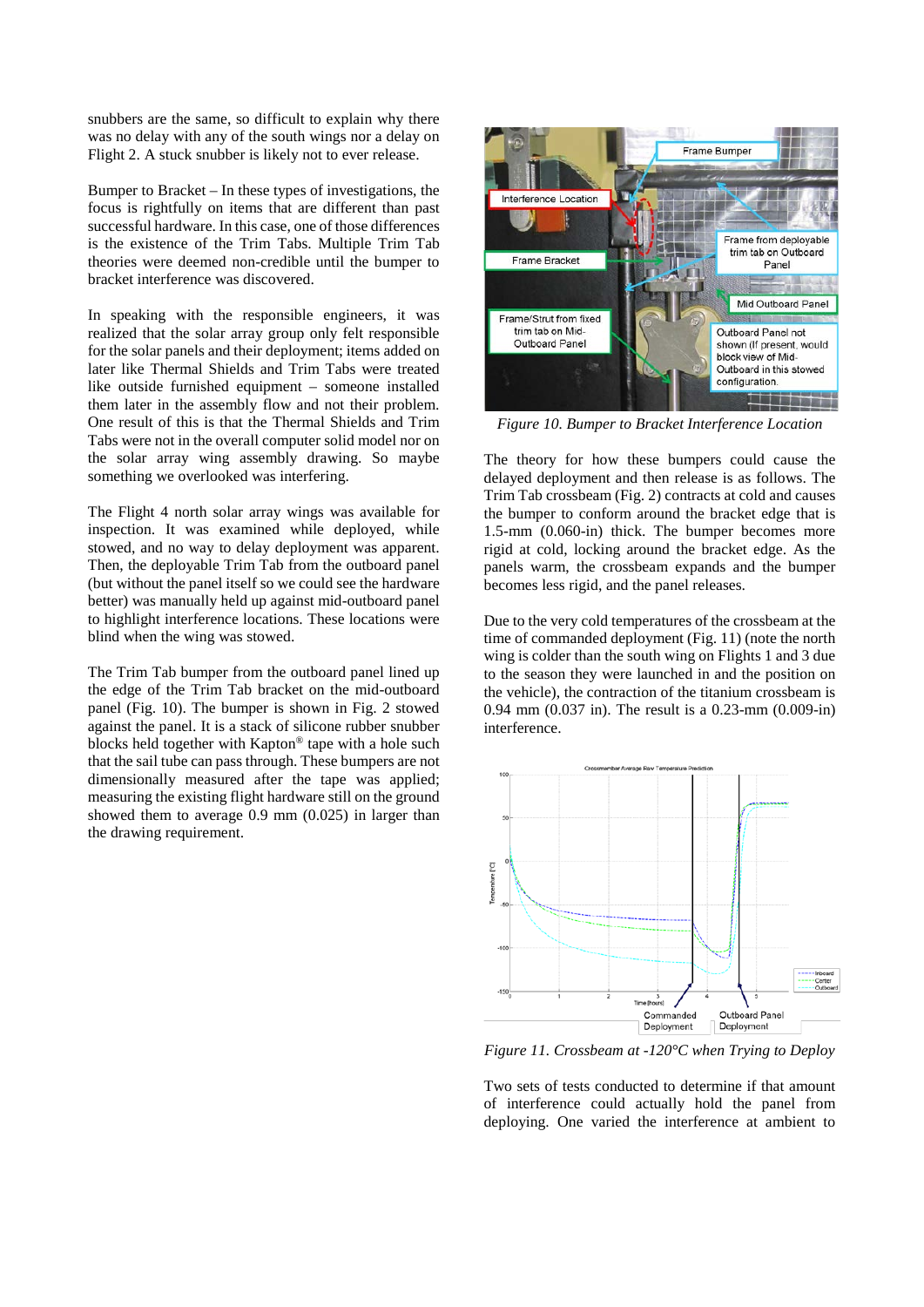measure the resisting force and the next varied the temperature.

Testing of the bumpers at room temperature indicates the load to release the bumper from the bracket increases as the interference increases as one would expect. This load increase, while small, is enough to stall the deployment because the interference occurs at the other end of the panel from the hinge torque, thus a small force at a large moment arm will stall the deployment. The test setup shown in Fig. 12 simulated the bumper-to-bracket interference by constraining a flight-like bumper to a known interference with the bracket and then measuring the force to move the bumper.



*Figure 12. Bumper Interference Test Setup*

Testing of the bumpers at a 0.1-mm (0.004-in) interference indicates that the load to release increases with decreasing temperature. At about -70°C the bumper material starts to stiffen. Testing indicates that below -70 $^{\circ}$ C the bumper material at 0.1 mm (0.004-in) interference generates enough force to stall the hingeline. Note on Fig. 11 that the panel released at about -50°C.

Additionally, the Trim Tab frame supporting the bumpers was compliant enough so that the kickoff springs between the panels did not have enough stroke to apply any significant load to this interference. While the compliance in the Trim Tab allowed distortion in the Trim Tab to not impact the Trim Tab deployment, the same compliance did not allow the kickoff springs for the rigid panels to clear the interference.

The interference and cold temperatures on Flight 1 and Flight 3 are sufficient to stall the north outboard panel deployment for a winter launch. The increasing temperatures are enough to release the panel. This fits all key observations:

- The panel is delayed, not permanently stuck the interference becomes clearance at a certain temperature as the array slews
- The deployment appears normal once it releases once the bumper releases from the bracket, the hinge provides the usual deployment of the panel
- There is no permanent damage perceivable from the

ground - squeezing the bumper does no damage to the solar array panels

- The panel seems to be stuck at a shallow angle  $\langle$  <30 degrees from stowed) – while the hinge would attempt to deploy with the bumper stuck on the bracket, the bending in the system is a small angle consistent with this observation
- This has only happened on wings with Trim Tabs and large Thermal Shields – the Trim Tab bumpers and bracket obviously only exist on these arrays
- Cold temperatures at deployment seem to be a factor the cold temperature of the crossbeam contracts it to create the interference.
- The release seems to be related to a rise in temperature – as the crossbeam warms (Fig. 11) and lengthens back toward its dimension at ambient, and as the rubber softens, there comes a point where there is enough clearance for deployment
- It is possibly only on the mid-outboard to outboard panels – the outboard panel and crossbeam are colder by more than 40°C than the other panels. These cold temperatures only occurred on the north outboard panel during a winter deployment.

# **5.3 How Addressed**

The fixed Trim Tab does not have this interference as the bumper in question was only used to restrain the deployable portion of the Trim Tab and therefore the likely cause was eliminated from the design. Even so, the critical clearance checklist was updated for more detailed examination of the solar array panels.

# **6.0 SUMMARY**

The root cause of the Trim Tab delayed releases remains a mystery. With re-examination and relaxation of requirements, the problem went away by eliminating the mechanism. Detailed lessons were discussed in previous sections with an overall caution that mechanisms standards have many statements that are "should" that one needs to pay close attention to. They are there for a reason.

The likely root cause of the delayed solar panel deployment was determined and due to the Trim Tab change the fix applied to future spacecraft. Solar array wing deployments on the next flight were nominal. An overall lesson is that many times mechanism designers are assigned the task for individual deployment devices yet they need to pay attention to and apply the same rigor of design to the overall appendage as well.